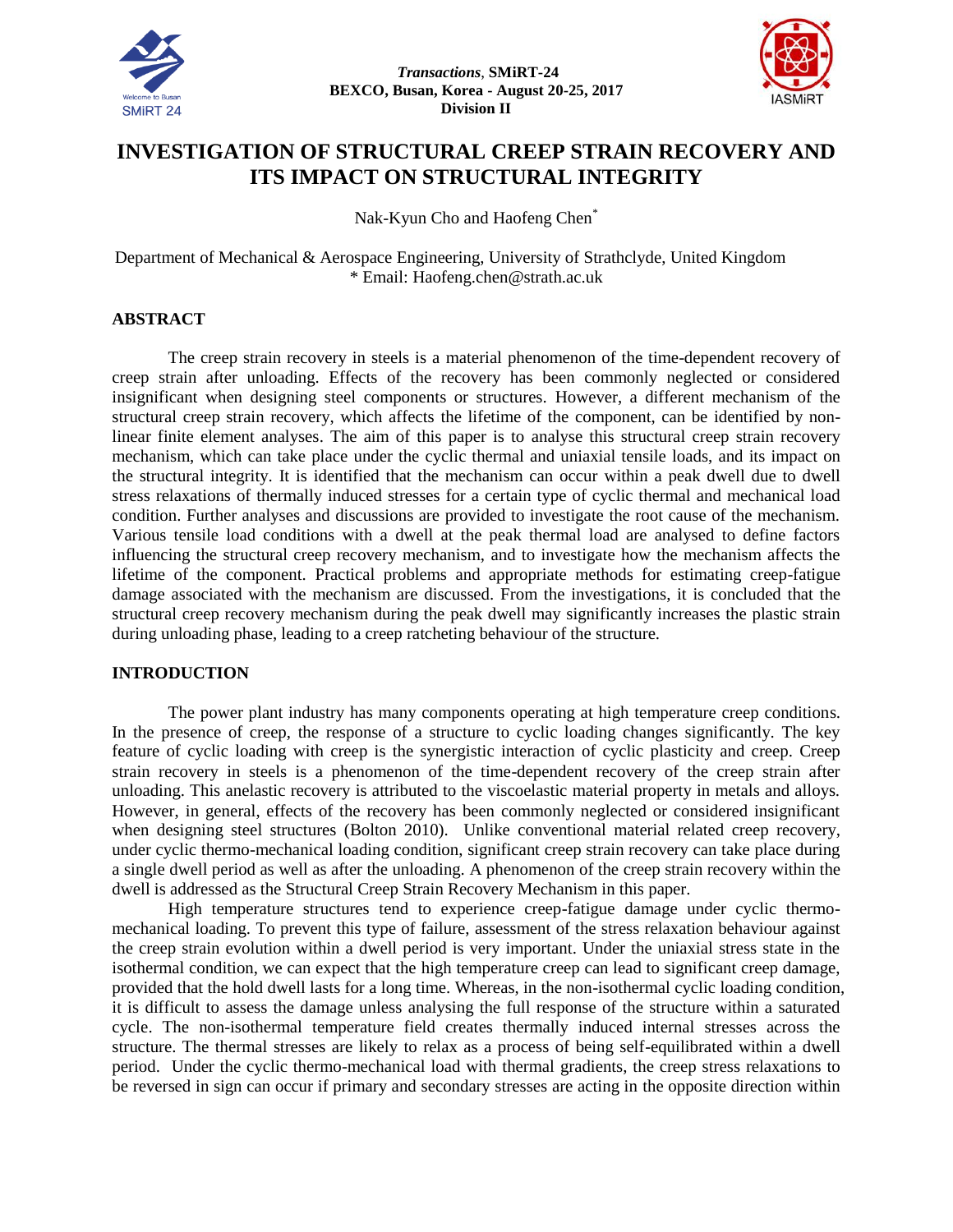the dwell. As a result, the stress relaxation after being reversed in sign can lead to the creep strain recovery within a dwell.

If a structure experienced this new mechanism, it requires additional attention to the assessment of structural integrity. The compensated creep strain seems to reduce risks of the creep damage, whereas the substantial stress relaxation may cause enhancement in a total strain range. The main objectives of this paper are to analyse the structural creep strain recovery mechanism by comprehensive numerical investigations, and to discuss influence of the mechanism on structural integrity, through a benchmark example of holed plate subjected to cyclic thermal and uniaxial tensile loads with a high temperature creep dwell during the cycle.

### **PROBLEM DESCRIPTION**

#### *Geometry and loading*

Chen et al. introduced cyclic behaviours of a 3D holed plate with creep effects using a novel numerical method, the extended Direct Steady State Cycle Analysis (eDSCA) method, under the Linear Matching Method Framework (LMMF) [\(Chen, Chen et al. 2014\)](#page-9-1). The identical 3D model is selected in this paper for analysing the structural response, and geometry of the plate is depicted in [Figure 1\(](#page-1-0)a). Ratios between diameter (D) of the hole and length (L) of the plate, and between thickness of the plate and the length (L) are of 0.2 and 0.05, respectively. The combined loading consists of the cyclic thermal load as temperature difference between the hole and the outer surfaces of the plate, and the constant uniaxial tension acting along the horizontal axis. The temperature,  $θ$ , varies from  $θ_0$ , ambient temperature, to  $\theta_0 + \Delta\theta$  as a time function and three load instances follow in an order by loading (t<sub>1</sub>), creep dwell ( $\Delta t$ ), and unloading  $(t_2)$ . The applied boundary conditions can be seen i[n Figure 1\(](#page-1-0)a) and the loading is assumed to have three load instances as illustrated in [Figure 1](#page-1-0) (b) and (c).



<span id="page-1-0"></span>Figure 1. (a) Geometry of the 3D plate and loading condition, (b) uniaxial tensile load, and (c) cyclic thermal load.

Shakedown and ratchet boundary curves for this problem without creep effects are created by using the LMM [\(Chen and Ponter 2001\)](#page-9-2) as shown in [Figure 2,](#page-2-0) which identifies the shakedown zone, reverse plasticity zone and ratcheting zone. The uniaxial load and the thermal load are normalized by a reference uniaxial load ( $\sigma_{p0}=100MPa$ ) and a reference temperature ( $\Delta\theta_0 = 500^{\circ}$ C) respectively. Three different load cases (LC1 to LC3) consisting of varying constant mechanical loads and a fixed cyclic thermal load are selected to evaluate effects of the mechanical load levels on the response of the plate as shown in [Figure 2;](#page-2-0) LC1 ( $\Delta\theta$ =0.7 $\Delta\theta_0$  and  $\sigma_p$ =0.5 $\sigma_{p0}$ ), LC2 ( $\Delta\theta$ =0.7  $\Delta\theta_0$  and  $\sigma_p$ =0.4 $\sigma_{p0}$ ), and LC3 ( $\Delta\theta$ =0.7  $\Delta\theta_0$  and  $\sigma_p=0.1\sigma_{p0}$ ). It is worth noting that without the creep effect, these three cyclic load cases in the reverse plasticity zone will exhibit an alternating plasticity mechanism.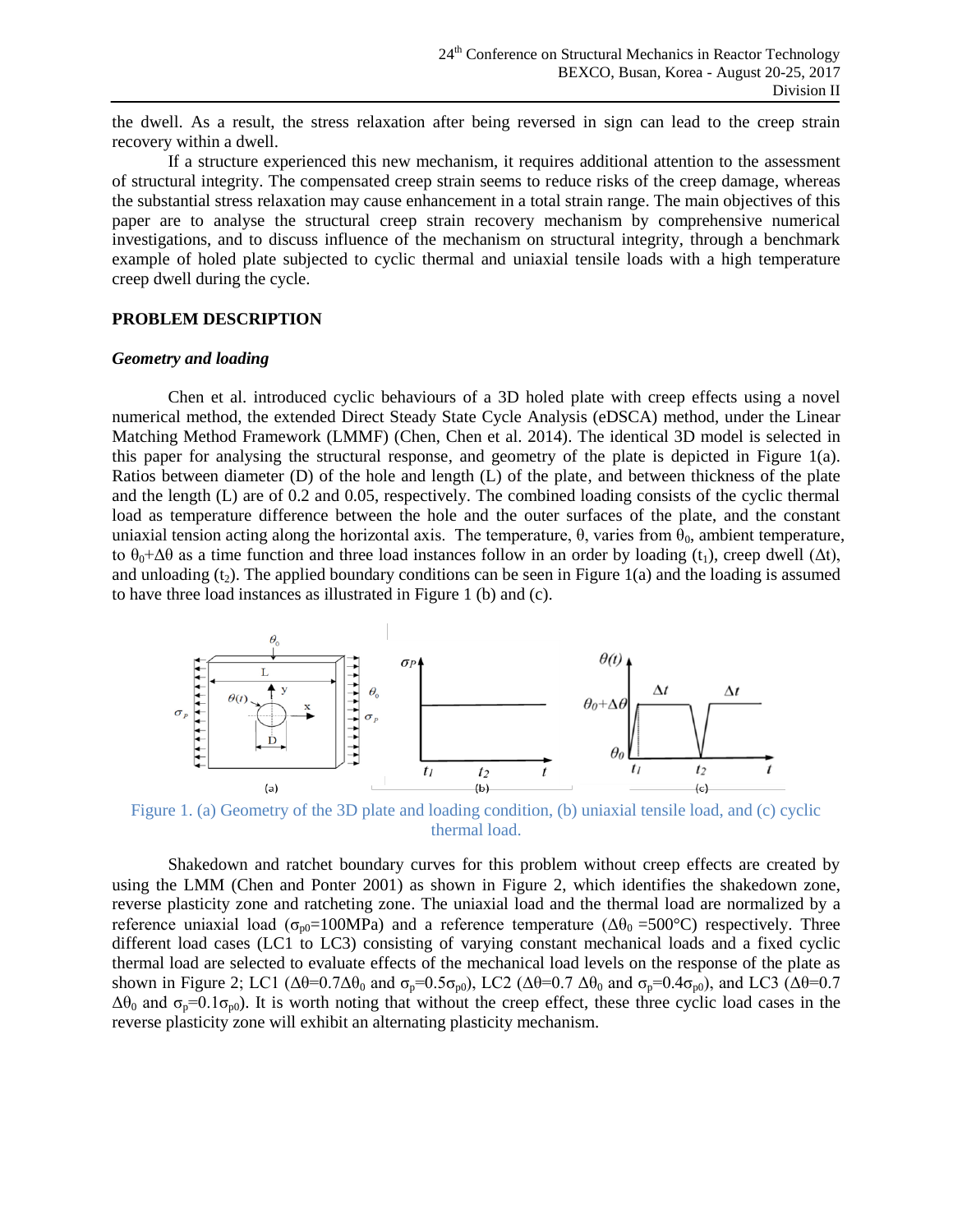

<span id="page-2-0"></span>Figure 2. Shakedown and ratchet limit curve for the holed plate with the cyclic thermal load and the constant mechanical load without the creep effects.

#### *Finite element model and verification*

The detailed cyclic analysis considering full creep-cyclic plasticity interaction is performed using ABAQUS [\(Abaqus 2012\)](#page-9-3) step-by-step analysis. For a quarter model of the plate with symmetry boundary conditions, twenty-node quadratic hexahedral elements with reduced integrations (C3D20R) are used. Outer surfaces of the plate are constrained by equations in order to maintain the plane condition. The FE meshed model is depicted as [Figure 3](#page-3-0) (a).

It is assumed the plate is made of the stainless steel 304. Isotropic and elastic perfectly plastic material is assumed for the plasticity with Young's modulus ( $E = 200GPa$ ), temperature independent yield stress ( $\sigma_v$  = 205MPa), and Poisson's ratio ( $v = 0.3$ ). The yield surface of the perfectly plastic model can be defined by:

$$
f = J(\sigma_{ij}) - \sigma_{y} = 0 \tag{1}
$$

where f is a function of yield surface,  $J(\sigma_{ij})$  and  $\sigma_{y}$  denote the invariant equivalent stress tensor and yield stress respectively. For the creep behaviour, the material is assumed to follow the Norton-Bailey law, which can be defined by:

$$
\dot{\overline{\mathcal{E}}}^c = A \cdot \overline{\sigma}^n \cdot t^m \tag{2}
$$

where  $\dot{\bar{\varepsilon}}^c$  denotes equivalent creep strain rate,  $\bar{\sigma}$  is the effective von-Mises stress, and t is dwell time. A, n, and m are temperature dependent material constants that are generally independent of stress. In this paper, in order to simplify the analysis, following material constants are considered;  $A = 5.86 \times 10^{-15}$  at temperature of 500 $^{\circ}$ C, n=5 as a typical value for austenitic steel, and m=0 so the Norton-Bailey law is reduced to the Norton's law.

To find a saturated stress-strain cycle, the ABAQUS step-by-step (SBS) analysis is performed. In this paper, sixty individual load steps are implemented, which is in total twenty load cycles of three load steps corresponding to loading, creep dwell, and unloading respectively. First of all, an SBS analysis is performed with load case 1 for a dwell time of 10hrs so that it is compared with a FE analysis result using the LMM eDSCA procedure [\(Chen, Chen et al. 2014\)](#page-9-1). It can be seen in [Figure 3](#page-3-0) (b) and (c) that similar equivalent creep strain distributions are confirmed in both analysis results. The verified FE model and the SBS analysis are then used to discover the new mechanism, and results of the investigation on the mechanism will be presented in detail in the next section.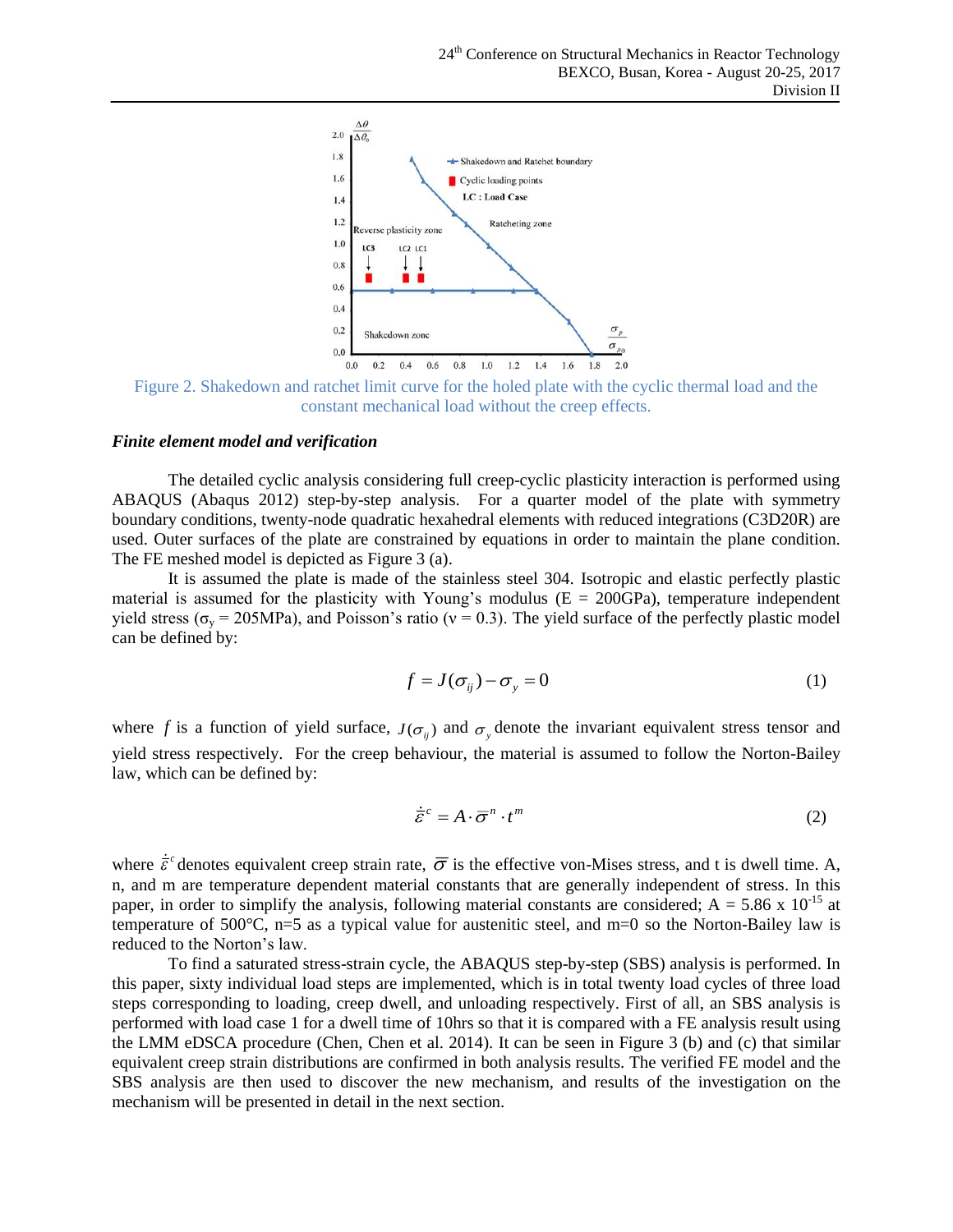

<span id="page-3-0"></span>Figure 3. (a) Meshed FE model and FE model verification; (b) equivalent creep strain for 10hrs dwell time from the LMM and (c) equivalent creep strain for 10hrs dwell time from the SBS analysis.

### **RESULTS**

In order to account for the structural creep strain recovery mechanism, a SBS analysis is performed with load case 1 for dwell time of 200hrs. [Figure 4](#page-3-1) illustrates equivalent von-Mises stress distributions per load instance and equivalent creep strain distributions at creep dwell period at the last cycle. It can be seen that the peak stress value is observed at the top of the hole, in which also appears the peak creep strain increment at the dwell period. To understand the structural response of the plate, an element with the peak stress and the peak creep strain is selected as a point of interest for further investigation.



<span id="page-3-1"></span>Figure 4. Equivalent von-Mises stress distribution per loading instance with load case 1 for dwell time 200hrs at the last load cycle; (a) loading, (b) creep, (c) unloading, and (d) equivalent creep strain increment at dwell

[Figure 5](#page-4-0) depicts equivalent creep stress relaxation curves and a creep strain curve against the dwell time at the point of interest. Mason and Halford introduced Rule of Sign for the Dominant Principal Direction [\(Manson and Halford 2009\)](#page-9-4). The rule is followed to generate a signed von-Mises stress relaxation curve. It is also noted that a stress relaxation curve of a stress component  $\sigma_{11}$  shows similar stress values and an identical sign with the signed von-Mises curve. Hence, it is expected that  $\sigma_{11}$  may have critical effects on the substantial stress relaxation as a dominant stress component, leading to the mechanism. With the creep strain curve, the creep strain recovery mechanism can be identified clearly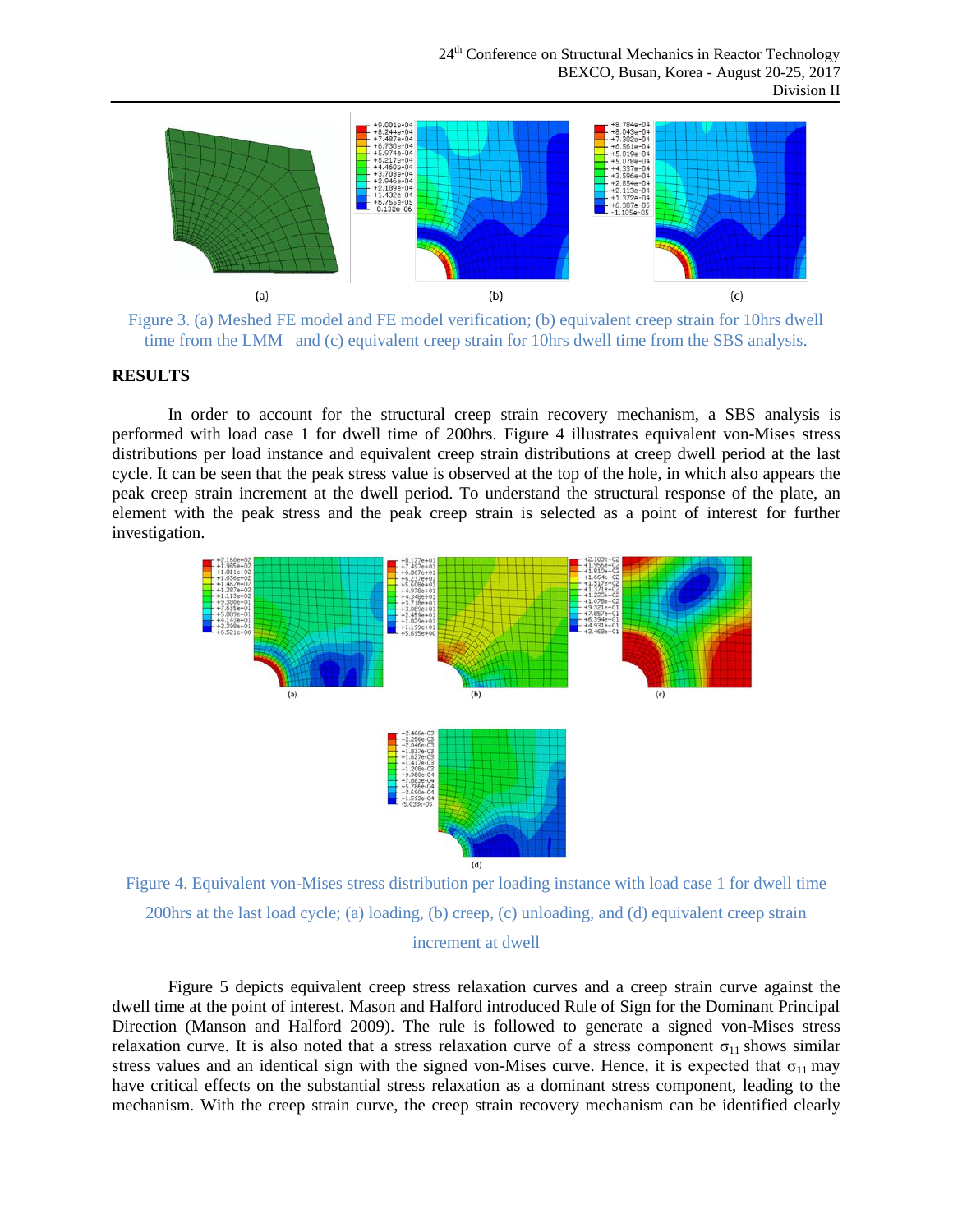during the dwell period. For a very early stage of the dwell, the compressive creep strain grows with a compressive creep stress. The growth becomes steady in a range of the creep stress from -50MPa to 40MPa, and afterward the tensile creep strain starts to evolve with a tensile creep stress until the end of dwell time and recovers the previous compressive creep strains.

As mentioned, the new creep recovery phenomenon is caused by the creep stress redistribution at the peak dwell. The redistribution can be explained given that the thermal gradient across the plate and the constant uniaxial load generate compressive secondary stresses and tensile primary stresses respectively at loading as shown in [Figure 6.](#page-4-1) The secondary thermal stress dominates the primary mechanical stress at the beginning of the dwell, but its relaxation causes the primary stress to become the dominant internal stress after the dwell time of 20hrs. After about 100 hours of relaxation of thermal stress, the creep stress becomes a steady state primary stress in the opposite direction to the initial secondary stresses, with a constant increase of the creep strain due to the remaining tensile primary stress as shown in Figure 5. The creep-cyclic plasticity response of the plate is depicted in [Figure 7,](#page-5-0) where ε is strain increment, the subscripting of L, BR, R, U denotes loading, before recovery, recovery, and unloading respectively, and superscripting of e, c, and p denotes elastic, creep, and plastic respectively.



<span id="page-4-0"></span>Figure 5. Creep stress relaxation curves and creep strain increment with load case 1 for dwell time 200hrs at the point of interest



<span id="page-4-1"></span>Figure 6. Linear elastic stress solutions: (a) stress component,  $\sigma_{11}$ , from thermal stress only with Δθ=0.7 and (b) stress component,  $\sigma_{11}$ , from mechanical stress only with  $\sigma_p=0.5\sigma_{p0}$ .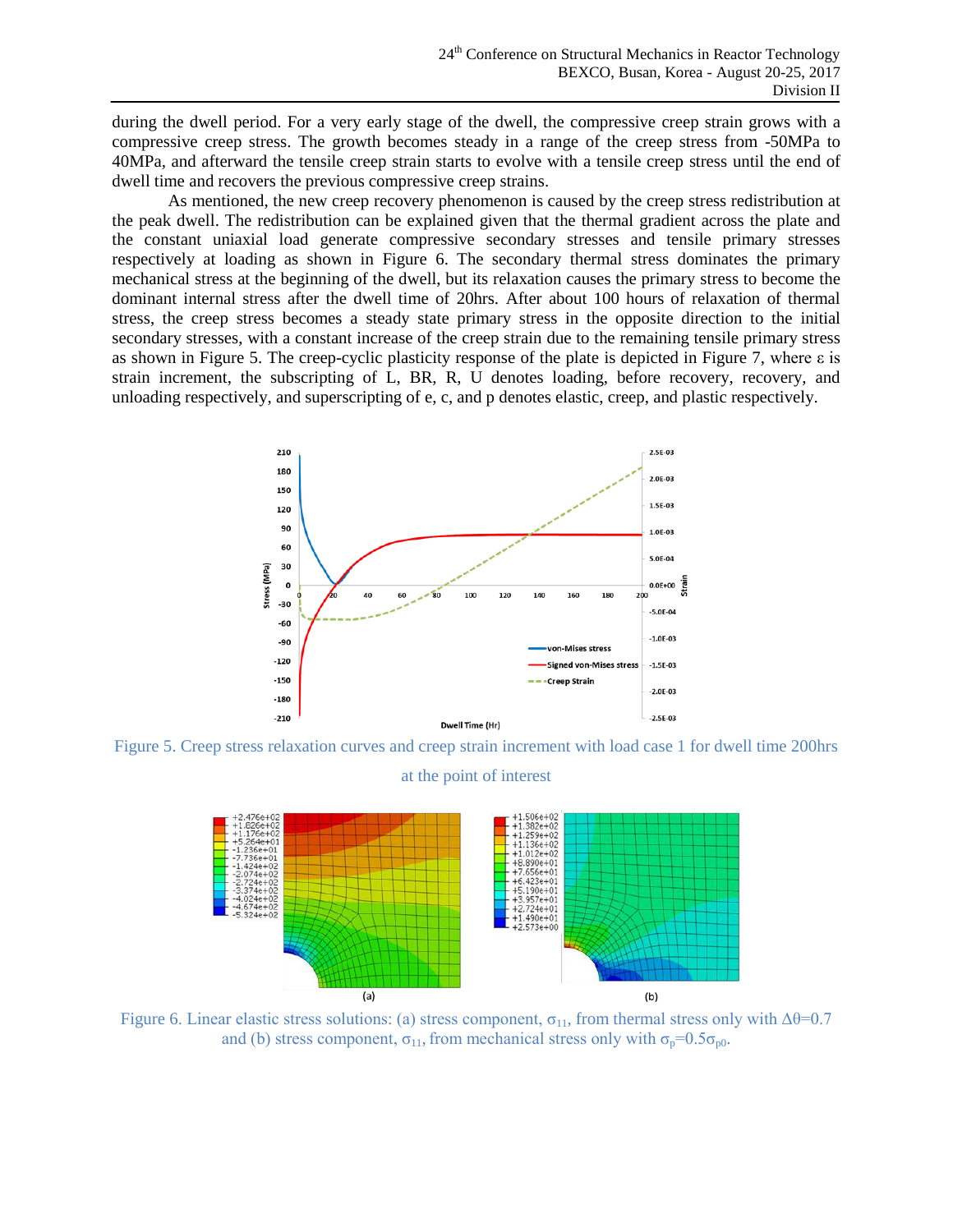

<span id="page-5-0"></span>

#### 200hrs

From these results, it has been confirmed that the change of the dominant internal stresses during a dwell period can lead to the new creep recovery mechanism. Moreover, it should be noted that the significant stress relaxation develops considerable residual stresses during the dwell, which result in an enhanced evolution of plastic strain at unloading. In order to fully understand the new mechanism, effects of varying load level on the mechanism are analysed in the following parametric study.

# **PARAMETRIC STUDY**

Identical SBS analysis is performed with load case 2 and 3 for dwell time of 200hrs each. In order to evaluate the effects of the dominant stress component  $\sigma_{11}$ , it is reasonable to alter the uniaxial tensile load level only in this parametric study. With respect to the chosen point of interest, key values and features from the FE analyses are summarized in [Table 1,](#page-5-1) where  $\overline{\sigma}_s$  and  $\overline{\sigma}_c$  are the start of dwell stress and the end of dwell stress respectively,  $t<sub>s</sub>$  denotes the approximated dwell time before creep strain recovery to occur (C.S.R is an abbreviation for the Creep Strain Recovery, and negative signs before the values in the table represent the compressive stress and strain). Hysteresis loops for the three load cases are plotted as seen in [Figure 8.](#page-6-0)

<span id="page-5-1"></span>

| LC | $\overline{\sigma}_s(MPa)$ $\overline{\sigma}_c(MPa)$ $\varepsilon_{BR}^c$ |        |                 | $\mathcal{E}_R^c$ | $\mathcal{E}_I^P$                                          | $\mathcal{E}_{II}^P$       | $t_c$ $C.S.R$            |   |
|----|----------------------------------------------------------------------------|--------|-----------------|-------------------|------------------------------------------------------------|----------------------------|--------------------------|---|
|    | $-205$                                                                     | 79.94  |                 |                   | $-6.34E-04$ $2.88E-03$ $-6.10E-04$ $3.10E-03$ $14 \sim 21$ |                            |                          |   |
| 2  | $-205$                                                                     | 63.38  |                 |                   | $-7.65E-04$ $4.88E-04$ $-6.11E-04$ $2.98E-03$ $43 \sim 63$ |                            |                          |   |
|    | $-205$                                                                     | -36.86 | $-1.22E-03$ $-$ |                   |                                                            | $-6.23E - 04$ $1.83E - 03$ | <b>Contract Contract</b> | N |

Table 1. Comparison key values and features for different load cases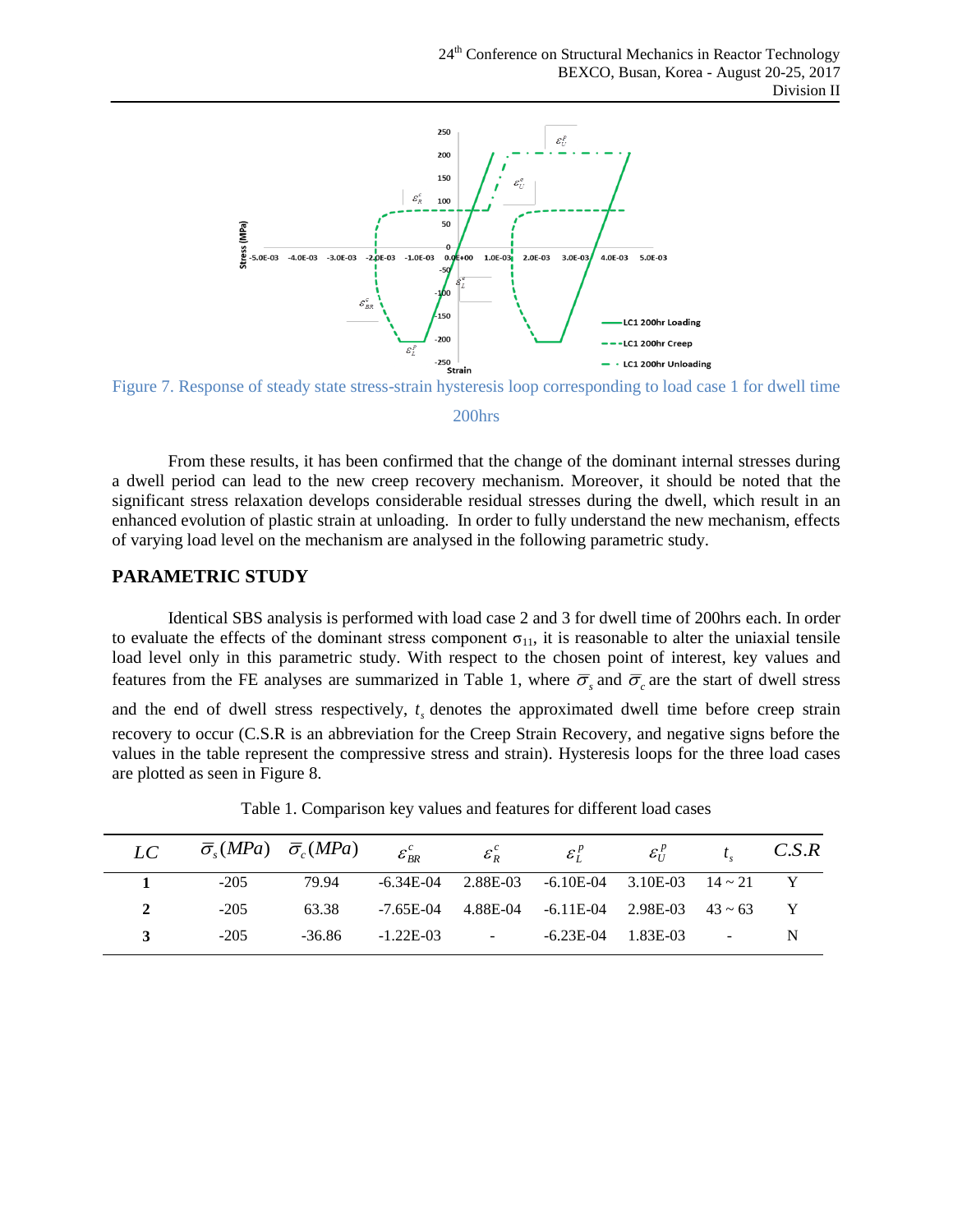

<span id="page-6-0"></span>Figure 8. Response of steady state stress-strain loop corresponding to load cases 1, 2, and 3 for dwell time 200hrs

It can be seen that the end of dwell stress tends to decrease with a decrease of the uniaxial tensile load. In other words, the time period to be dominated by the secondary stresses gets affected by the level of the tensile load. As a result, load cases 2 and 3 develop larger creep strain with the compressive dwell than load case 1 within time of t<sub>s</sub>. The recovery mechanism also likely appears later at a lower level of the tensile load. On the other hand, due to the shorter time being in creep strain recovery (total dwell time minus time of  $t<sub>s</sub>$ ) and lower levels of the end of dwell stress, both the creep strain with the tensile dwell and the plastic strain at unloading are decreased, which result in reducing the total strain range.

Interestingly, the new mechanism is not shown with load case 3 for the dwell time of 200hrs. This is because the secondary stresses do not relax enough in order for the primary stresses to become the dominant stress within the dwell time. In the theoretical aspect, the thermal stresses can completely relax when the dwell time goes to infinity. In other words, the creep strain recovery mechanism should be able to appear when the primary stresses are imposed against the secondary stresses. To verify this hypothesis, another SBS analysis is performed with load case 3 applied for an extended dwell time of 60,000hrs. The recovery is confirmed by the creep stress history as shown in [Figure 9.](#page-6-1) From this parametric study, it is verified that variations of the tensile load have effects on the time for the recovery to occur, which lead to an increase of the total strain range with the increase of tensile load.



<span id="page-6-1"></span>Figure 9. Dwell stress relaxation curves with load case 3 for dwell time 60,000hrs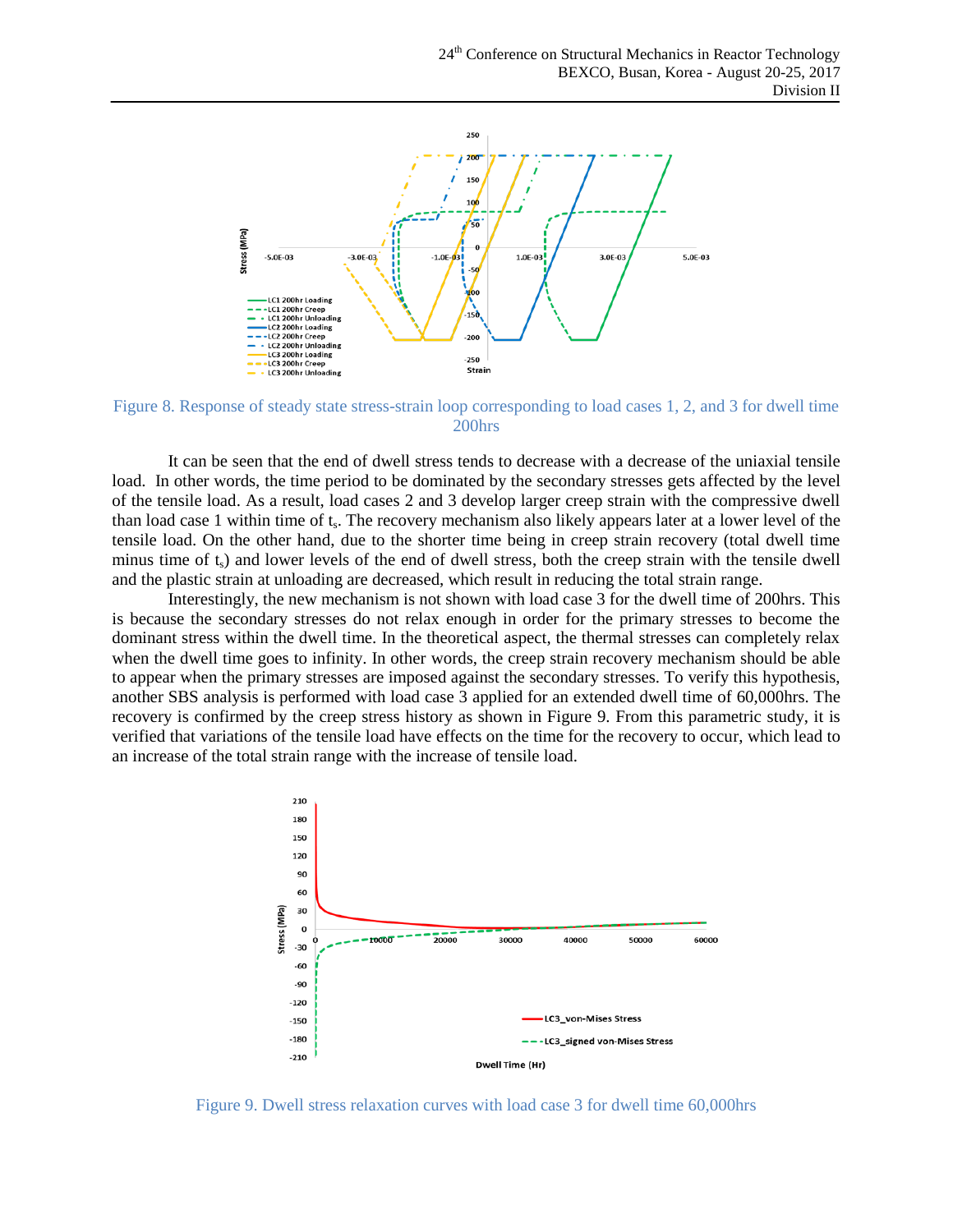#### **DISCUSSION**

### *Practical problems involving the structural creep strain recovery mechanism*

As demonstrated with the FE analysis results, the structural creep strain recovery mechanism can be observed when the significant creep stress redistribution occurs across a structure within a dwell period. In order for the stress relaxation to be reversed in sign, the structure has to be imposed with the internal stresses consisting of the primary and the secondary stresses. The secondary stress has to be larger than the primary as well as acting in the opposite direction. Remarkably, although a structure is imposed with the internal stresses, the stress relaxation may not be significant without a significant high temperature creep. If high temperature structures experience this mechanism in cyclic operations, it is expected to negatively affect the lifetime of the structure with an increased total strain range as shown in the previous hysteresis loops. Therefore, it is worth discussing practical problems, which may have additional potential risks regarding this mechanism.

Components in non-isothermal conditions can be found in forced cooling systems using either air flow or coolant equipment. An internal combustion chamber has mechanical components such as cylinder liner, piston, and valves. These mechanical parts in operation are exposure to very high temperature and high pressure in their cooling system. It has been reported that cracking or excessive plastic deformation including creep are known issues in these components [\(Fakaruddin, Hafiz et al. 2012\)](#page-9-5). High temperature heat exchangers also have the potential risks, with the thermal gradient between inlet and outlet lines. Thus, steel casings or structures holding tubes or fins are likely vulnerable to thermal fatigue damage considering the mechanism. Moreover, metal matrix composite (MMC) material in the elevated temperature may experience the similar problem. Due to the different coefficients of thermal expansion of the two materials, thermally induced internal stresses can be imposed on edges of the metal matrix phase even at isothermal condition. To avoid the hidden risk, material selection and life assessment of the components are very important.

#### *Creep-fatigue damage calculation method*

The cyclic thermo-mechanical load of high temperature can result in creep-cyclic plasticity cycles, which may affect the lifetime of a structure due to creep-fatigue damage. There are several damage calculation methods that are adopted in the high temperature design codes. However, the standard methods may not always give accurate predictions for the damage against variation of the dwells and the stress states within the cycle. Spindler [\(Spindler 2007\)](#page-9-6) proved the stress modified creep ductility exhaustion method gave better results than the time fraction method and the creep ductility exhaustion method provided respectively in ASME and R5, using test results from three austenitic stainless steels. However, the structural creep strain recovery mechanism allows creep strain accumulations under both compressive and tensile creep stresses within a peak dwell, which has a different type of creep stress relaxation comparing with test results introduced by Spindler. Therefore, it is worth discussing how to evaluate creep-fatigue damage in presence of the new mechanism.

A current method to calculate creep and fatigue damage in R5 is a linear damage summation,  $D_c + D_f \ge 1$ , where  $D_c$  and  $D_f$  denote creep damage and fatigue damage respectively. The fatigue damage per cycle,  $d_f$ , in R5 is expressed as:

$$
d_f = 1/N_0(\Delta \varepsilon_T, T) \tag{3}
$$

where  $N_0$  is number of fatigue cycle to create a crack of depth  $a_0$  at the total strain range  $\Delta \varepsilon_T$  and temperature T. The creep damage per cycle,  $d_c$ , is estimated using the time fraction (TF) rule in ASME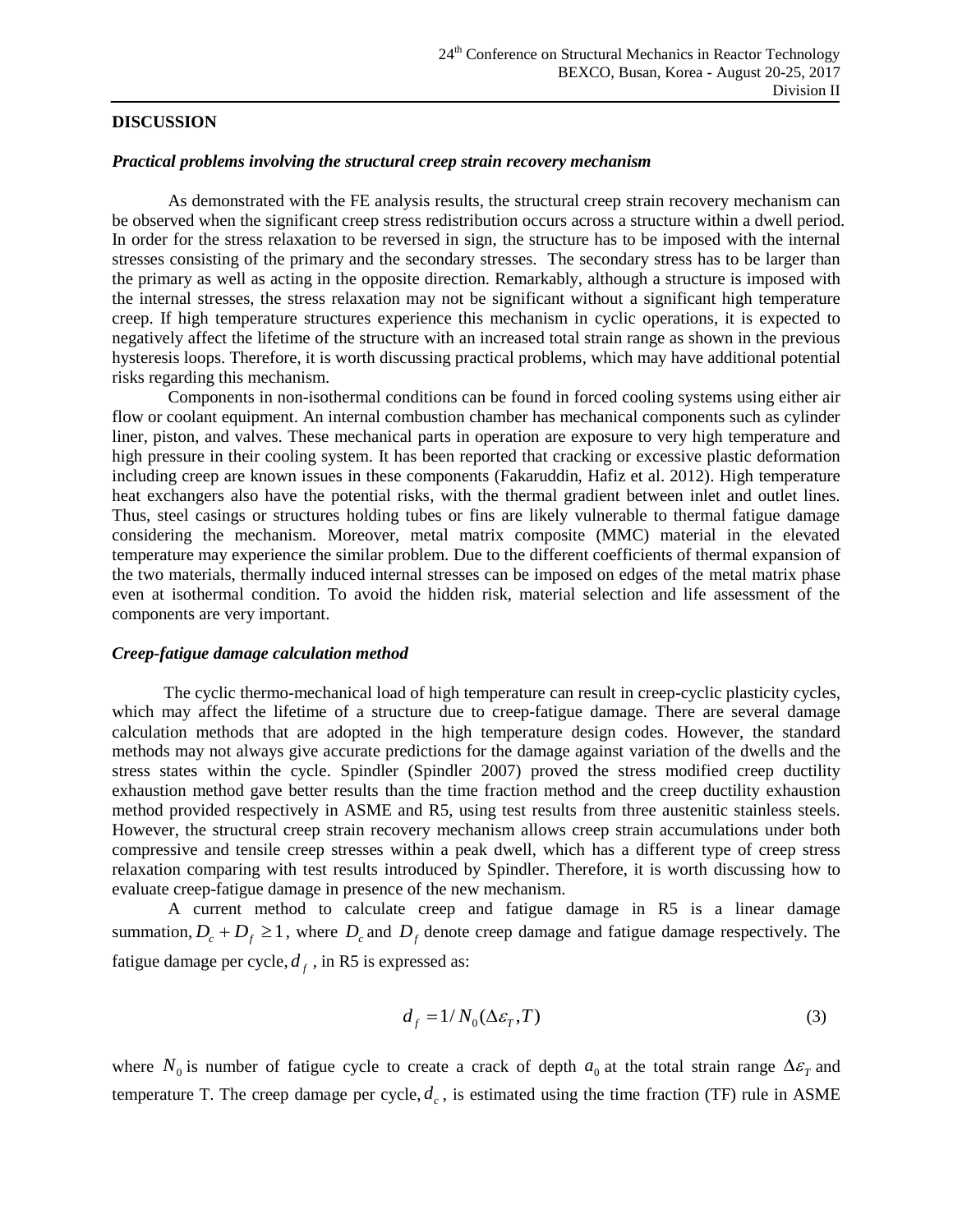III and the ductility exhaustion (DE) rule and the stress modified (SM) ductility exhaustion approach in R5, defined respectively by:

$$
d_c \stackrel{TF}{=} \int_0^{t_d} \frac{dt}{t_f(\sigma, T)}
$$
(4)

$$
d_c \stackrel{DE}{=} \int_0^{t_d} \frac{\dot{\mathcal{E}}^c}{\mathcal{E}_f(\dot{\mathcal{E}}^c, T)} dt
$$
 (5)

$$
d_c^{SM} = \int_0^{t_d} \frac{\dot{\varepsilon}^c}{\varepsilon_f(\dot{\varepsilon}^c, \sigma, T)} dt
$$
 (6)

where  $t_d$  is the dwell time,  $t_f$  is the creep rupture time which is a function of stress and temperature, and  $\varepsilon_f$  is the material creep ductility which is a function of the instantaneous creep strain rate at a given temperature. If function of the ductility including both stress and the strain rate, it is used for the stress modified approach.

To evaluate creep-fatigue damage with the new creep strain recovery mechanism, it requires considering the healing effect of compressive dwell [\(Wells and Sullivan 1969\)](#page-9-7). The sintering of creep cavities under compressive creep may be able to compensate the creep damage cumulated under tensile creep. For the new mechanism, there are three critical dwell time increments to be considered, which are: time for the creep stress being reversed in sign  $(t_s)$ , time for creep strains being fully recovered  $(t_r)$ , and end of dwell time  $(t_d)$ .

For dwell time of t<sub>s</sub>, creep damage in a sign domain needs to be considered using the SM rule, while fatigue damage may have a significant effect within a cycle due to end of dwell stress becoming zero. For dwell time of  $t_r$ , both tensile and compressive creep stress take place within a single dwell, resulting in physically no creep strain increment. Thus it is suggested that fatigue damage within time of  $t_r$ is increased while creep damage is negligible. For the time beyond this, from the full recovery time of  $t_r$ to the end of dwell time  $t_d$ , creep damage now requires consideration along with fatigue damage corresponding to total strain range.

In the case of stress relaxations starting from a compressive stress, it is suggested that creep damage within the time increment from  $t_r$  to  $t_d$  only needs to be taken into account, and Eq.(3) is applicable to fatigue damage calculation in consideration of the healing effect and a direction of creepratcheting heading to tensile. On the contrary, if it is starting from a tensile stress, creep damage needs to be considered only within dwell time of t<sub>s</sub>, otherwise creep damage within a cycle can be negligible, if the dwell time beyond this. Eq.(3) is still applicable to fatigue damage calculation within dwell time of  $t_r$ , while, for dwell time of  $t_d$ , it should reflect removal of the nucleation phase by altering  $N_0$  to  $N_g$  in Eq.(3) considering a direction of the creep-ratcheting moving to compressive, where  $N_g$  is the number of cycles to grow a fatigue crack from  $0.02$ mm to  $a<sub>0</sub>$  [\(Ainsworth and R5\\_Panel 2014\)](#page-9-8). Aside from the creep damages, it is obviously seen that the new mechanism involves the significant stress relaxations, resulting in an increase of fatigue damage within a cycle. Therefore, it can result in creep-ratcheting behaviour of the structure.